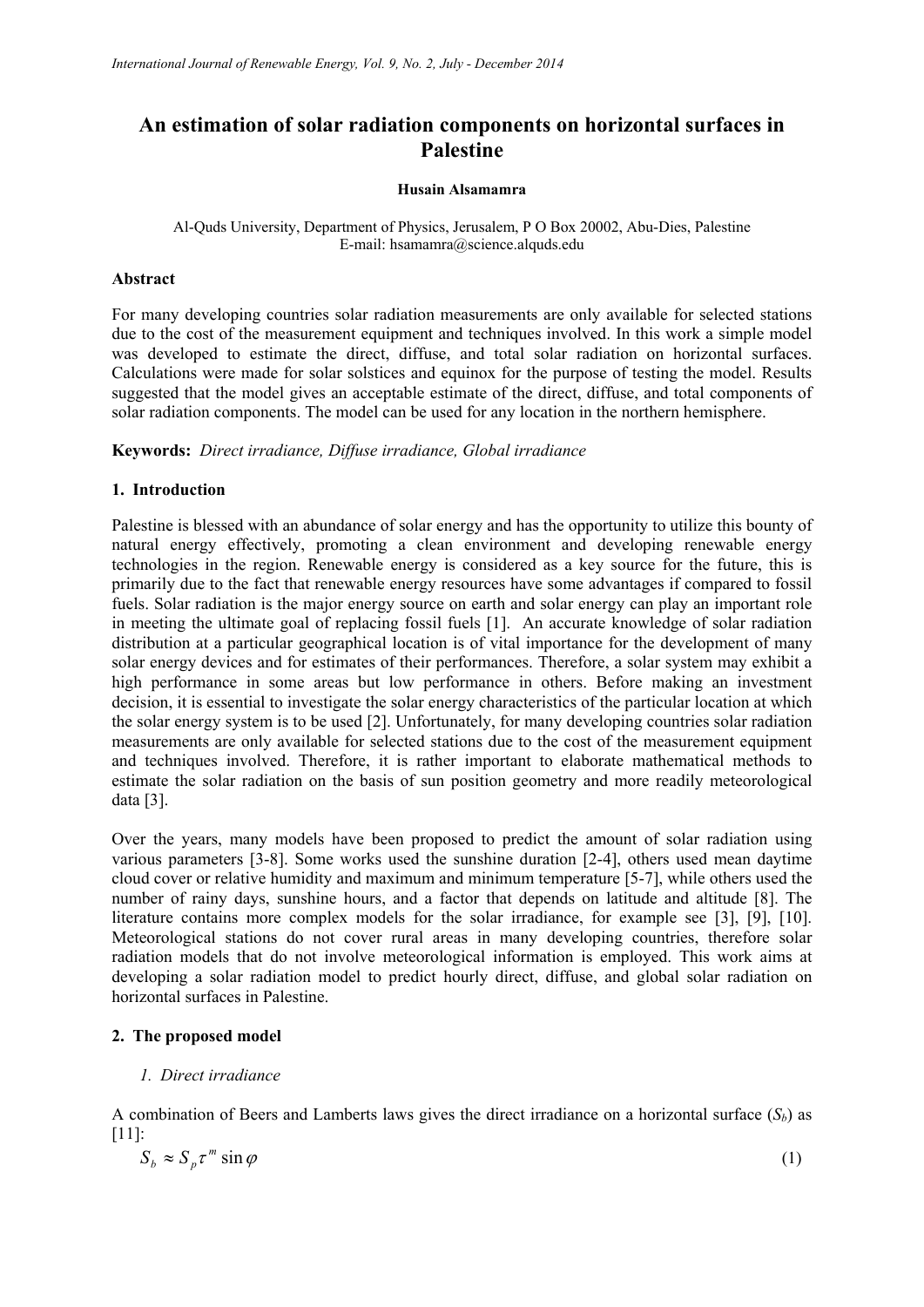where,  $S_p$  is the solar constant (~1360 Wm<sup>-2</sup>),  $\tau$  is the atmospheric transmission coefficient (~0.7) with values between 0.55 and 0.8 being commonly used, φ is the solar altitude. If the atmospheric refraction is neglected then the optical airmass (*m*) is given by [1]:

$$
m = \frac{1}{\sin \varphi} \tag{2}
$$

#### *2. Diffuse irradiance*

Campbell (1981) [12] has developed an empirical formula based on list (1971) [13] for estimating the diffuse components of the solar radiation when total solar radiation  $(S_t)$  measurements are available:

$$
S_d \approx \frac{\alpha(\beta S_p \sin \varphi - S_t)}{(1 - \alpha)}
$$
\n(3)

where  $\alpha = 0.5$  and  $\beta = 0.91$  [13].  $\beta$  refers to the absorption of the solar beam by atmospheric water, ozone, and other constituents.

If the total solar radiation is not available, then by substituting  $S_b$  from equation (1) it is possible to estimate  $S_d$  under cloudless skies using an empirical formula [12]:

$$
S_d = \alpha (\beta \sin \varphi - S_b) \tag{4}
$$

*3. Total irradiance* 

Total irradiance on a horizontal surfaces is derived by summing the direct irradiance from equation (1) and the diffuse irradiance from either equation (3) or (4). The solar altitude can be calculated by the following expression [1]:

$$
\sin \alpha = \sin \varphi \sin \delta + \cos \varphi \cos \delta \cos \omega \tag{5}
$$

where  $\varphi$  is the altitude of the site,  $\omega$  is the hour angle of the sun, and  $\delta$  is the solar declination which can be approximated by [1]:

$$
\delta = 0.006918 - 0.399912 \cos(T) + 0.070257 \sin(T) - 0.006758 \cos(2T)
$$
  
+ 0.000907 sin(2T) - 0.002697 cos(3T) + 0.00148 sin(3T) (6)

where  $T$  is the day angle and can be calculated from [1]:

$$
T = \frac{2\pi(J-1)}{365}
$$
 (7)

where *J* is the day of the year (January  $1<sup>st</sup>=1$ ).

The hour angle can be calculated by using the following equation [1]:

$$
\omega = \frac{360}{24} (12 - T) \tag{8}
$$

where  $T$  is the solar time (in hour),  $T$  can be calculated from local time by using the following relation [1]: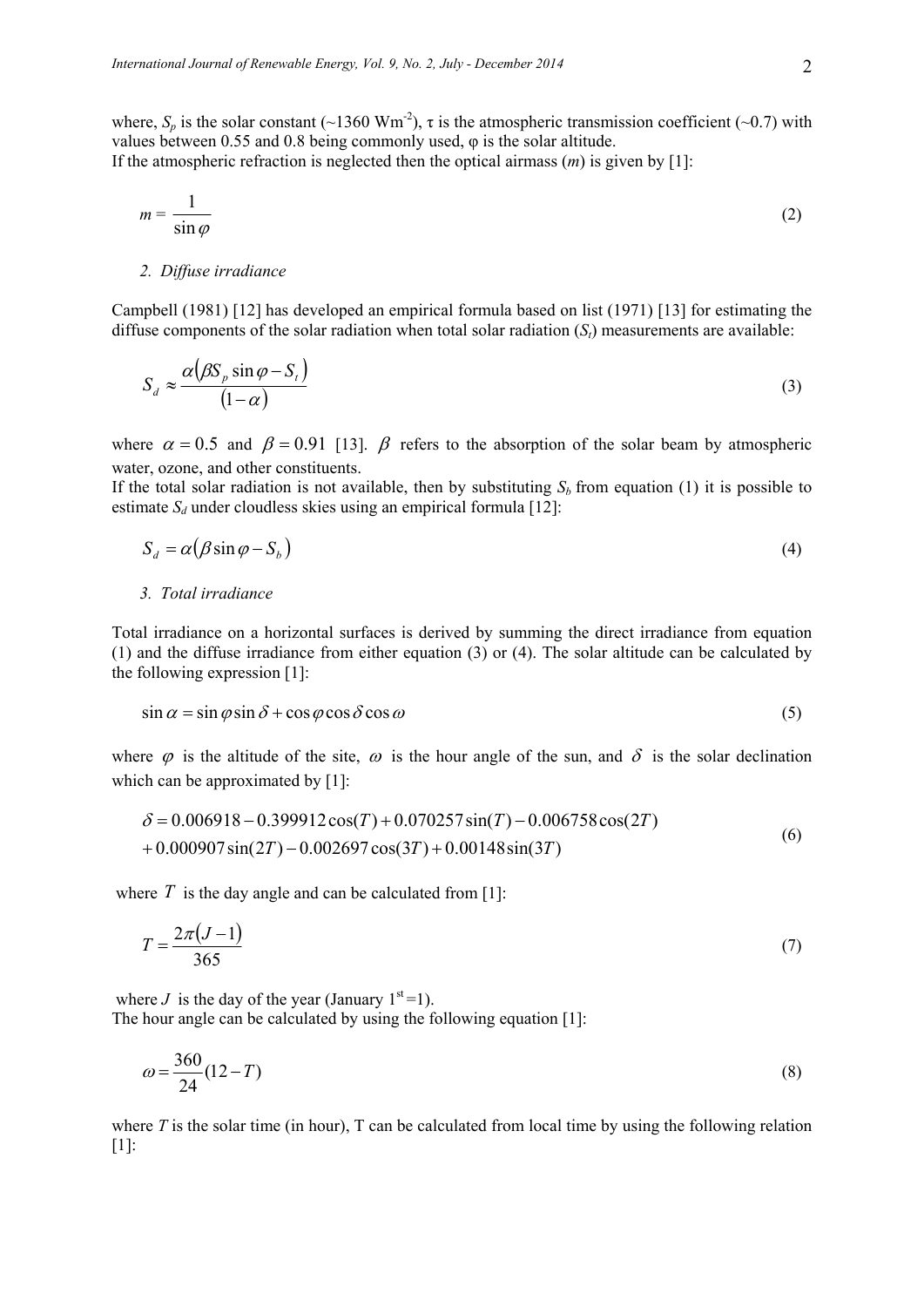$$
T = t + \frac{E_t}{60} + \frac{4(L_{st} - L)}{60}
$$
\n<sup>(9)</sup>

where *t* is the local time (in hour),  $L_{st}$  is the local standard longitude (35° E for Palestine) and L is location longitude. The equation time  $E_t$  (in minutes) is given by [1]:

$$
E_t = 229.18(0.000075 + 0.001868\cos(T) - 0.032077\sin(T) - 0.01465\cos(2T) - 0.04089\sin(2T)
$$
\n(10)

#### **3. Results and discussion**

The formulations of the model discussed in the previous section were programmed using Python scientific language. The program only requires the geographical location (Latitude, Longitude and Zone) and day of the year (e.g. 311 2009 for the  $31<sup>st</sup>$  day of January 2009). The program then returns a table of hours of the day and the hourly solar radiation along with the daily total of these components. As an example, Table (1) shows an example of the output of the program for 21 of June 2012 at Hebron city (Latitude  $31.31^{\circ}$  N and longitude  $35.8^{\circ}$  E).

Table 1. A sample of the output model.

| Hour | Diffuse | Direct | Total  |
|------|---------|--------|--------|
| 6.0  | 27.71   | 135.71 | 163.42 |
| 7.0  | 151.40  | 194.78 | 346.18 |
| 8.0  | 319.46  | 222.69 | 542.16 |
| 9.0  | 484.12  | 235.72 | 719.84 |
| 10.0 | 617.02  | 241.54 | 858.56 |
| 11.0 | 700.90  | 243.85 | 944.75 |
| 12.0 | 726.26  | 244.39 | 970.65 |
| 13.0 | 690.40  | 243.61 | 934.01 |
| 14.0 | 597.17  | 240.86 | 838.03 |
| 15.0 | 547.29  | 234.13 | 691.43 |
| 16.0 | 289.62  | 219.24 | 508.86 |
| 17.0 | 125.08  | 187.44 | 312.53 |
| 18.0 | 15.80   | 120.45 | 136.25 |
| 19.0 | 0.00    | 7.44   | 7.44   |

Daily diffuse solar radiation =  $5.202.23$  w/m<sup>2</sup> Daily direct solar radiation =  $2,771.86$  w/m<sup>2</sup> Daily total solar radiation =  $7.974.09$  w/m<sup>2</sup>

 As a test for the model, the diffuse, direct, and total components of solar radiation were calculated for Hebron city. Four cases were considered; spring equinox, summer solstice, autumn equinox, and winter solstice. The results are shown in figures  $(1)$  to  $(4)$  respectively. It is seen that, as expected, the direct component starts to increase from morning hours reaching a peak value at noon and gradually decreases towards sunset time. The direct component is much greater than the diffuse component except during early and late times of the day. This is due to the fact that during these hours the solar altitude is very low, i.e longer path of the solar ray, and much of the solar radiation is depleted by atmospheric components through scattering and absorption processes. The results also indicated that the maximum value of solar radiation reaching the earth surface occurs during mid day, i.e. very close to noon time. The highest values of total solar radiation occur during summer solstice while lower values occur winter solstice. These results suggest that the model yields a good estimate of solar radiation. Further research is needed to refine the model through comparisons with actual measured data.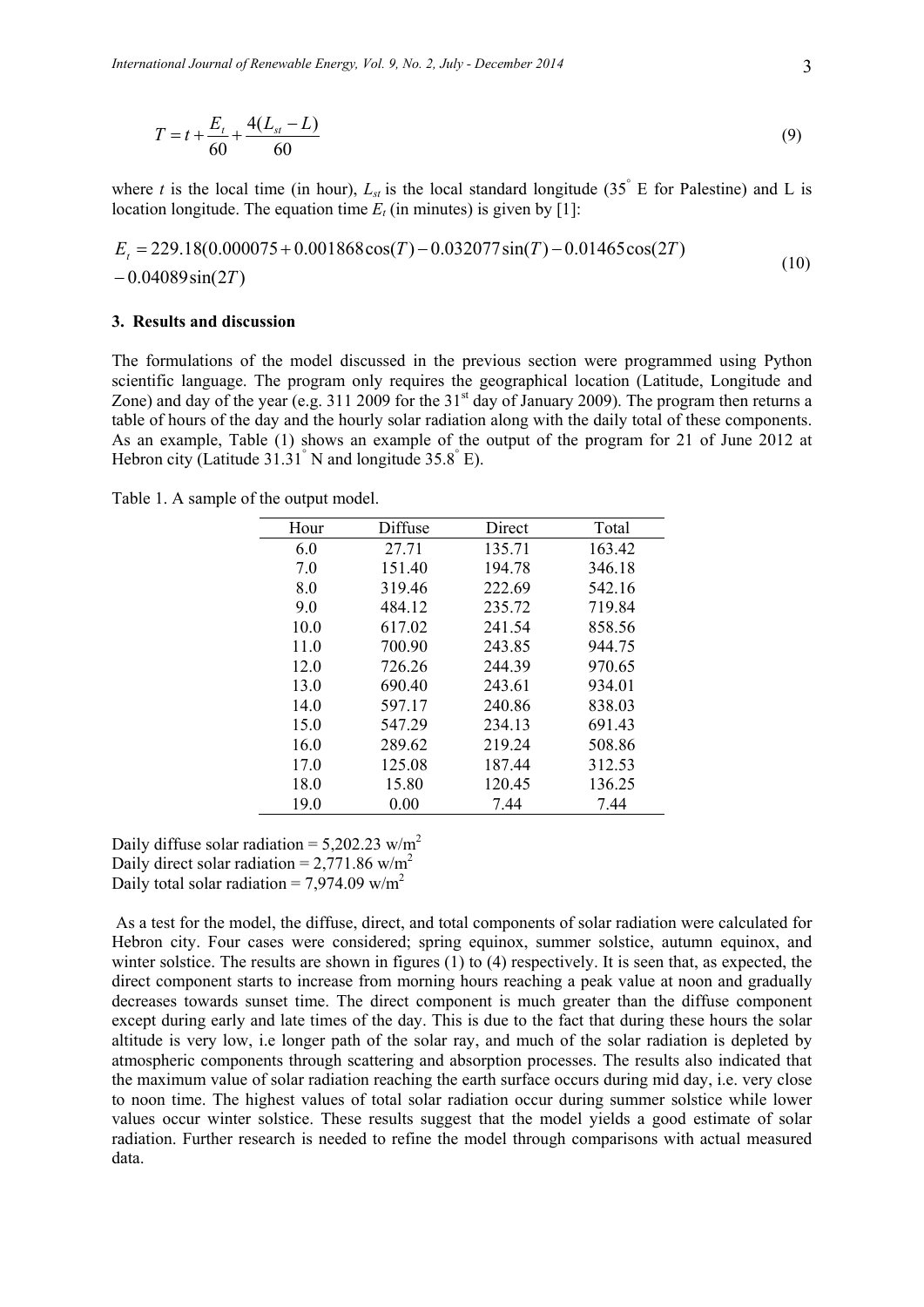

Figure 1. Direct, diffuse, and total solar radiation components during spring equinox for Hebron city.



Figure 2. Direct, diffuse, and total solar radiation components during summer solstice for Hebron city.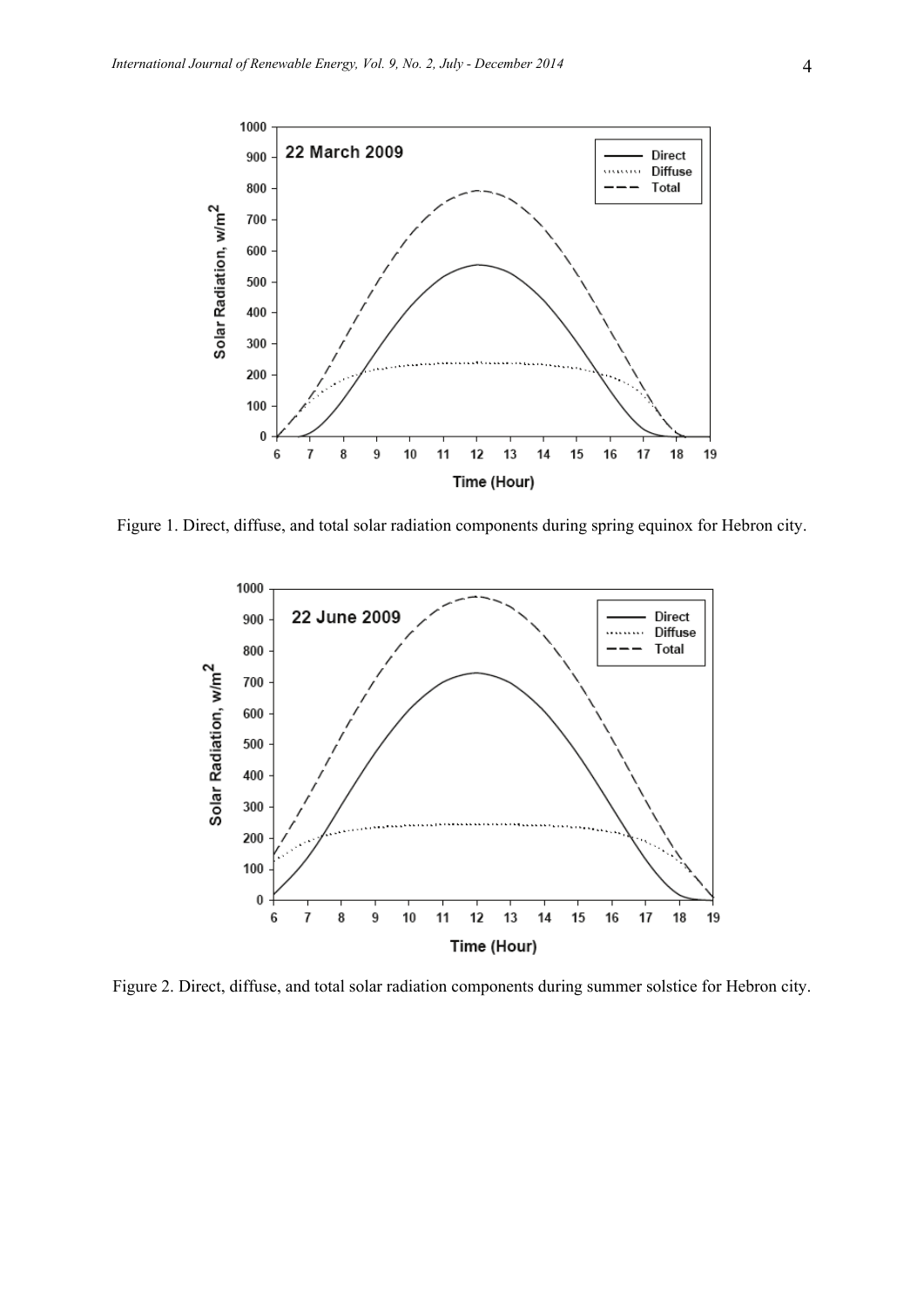

Figure 3. Direct, diffuse, and total solar radiation components during autumn equinox for Hebron city.



Figure 4. Direct, diffuse, and total solar radiation components during winter solstice for Hebron city.

## **4. Conclusions**

A simple solar radiation model was developed for the calculations of hourly solar radiation components for any location. Results indicated that the model produces acceptable estimates for of these components. Further refining of the model is needed to ensure more accurate results. Future work will be focused on comparing actual measured data with the model output.